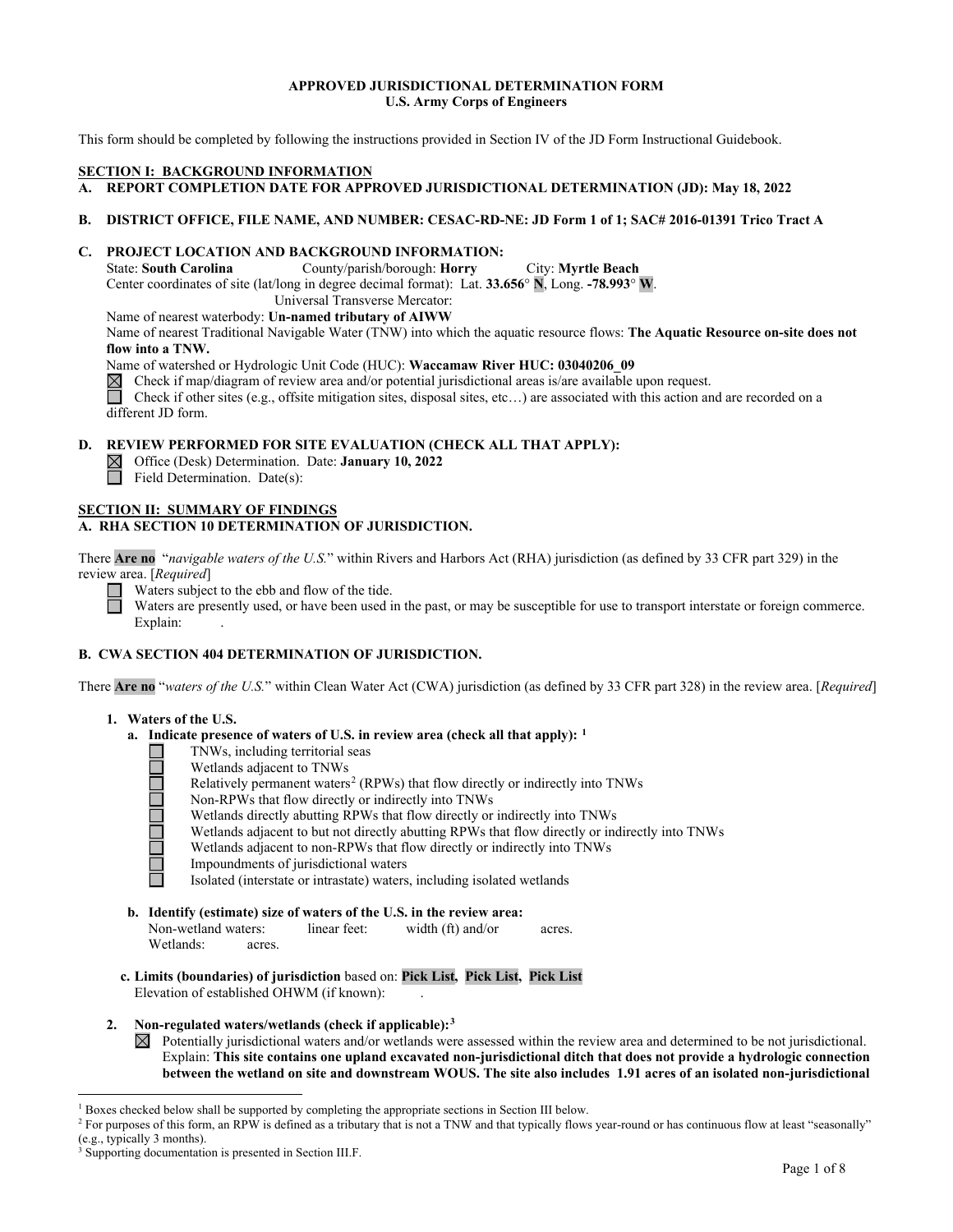**wetland. The wetland is surrounded on all sides by uplands that disrupt any hydologic connection between the wetland and any other WOUS. Additionally, the the wetland on site was determined to be non-jurisdictional in Approved JD SAC 2011-00055 issued May 31, 2011. The entire perimeter of the wetland was observed in the field during a site visit conducted on March 31, 2011.**.

#### **SECTION III: CWA ANALYSIS**

#### **A. TNWs AND WETLANDS ADJACENT TO TNWs**

**The agencies will assert jurisdiction over TNWs and wetlands adjacent to TNWs. If the aquatic resource is a TNW, complete Section III.A.1 and Section III.D.1. only; if the aquatic resource is a wetland adjacent to a TNW, complete Sections III.A.1 and 2 and Section III.D.1.; otherwise, see Section III.B below**.

 **1. TNW** 

Identify TNW: .

Summarize rationale supporting determination:.

#### **2. Wetland adjacent to TNW**

Summarize rationale supporting conclusion that wetland is "adjacent":

#### **B. CHARACTERISTICS OF TRIBUTARY (THAT IS NOT A TNW) AND ITS ADJACENT WETLANDS (IF ANY):**

 **This section summarizes information regarding characteristics of the tributary and its adjacent wetlands, if any, and it helps determine whether or not the standards for jurisdiction established under Rapanos have been met.** 

 **The agencies will assert jurisdiction over non-navigable tributaries of TNWs where the tributaries are "relatively permanent waters" (RPWs), i.e. tributaries that typically flow year-round or have continuous flow at least seasonally (e.g., typically 3 months). A wetland that directly abuts an RPW is also jurisdictional. If the aquatic resource is not a TNW, but has year-round (perennial) flow, skip to Section III.D.2. If the aquatic resource is a wetland directly abutting a tributary with perennial flow, skip to Section III.D.4.** 

**A wetland that is adjacent to but that does not directly abut an RPW requires a significant nexus evaluation. Corps districts and EPA regions will include in the record any available information that documents the existence of a significant nexus between a relatively permanent tributary that is not perennial (and its adjacent wetlands if any) and a traditional navigable water, even though a significant nexus finding is not required as a matter of law.** 

**If the waterbody[4](#page-1-0) is not an RPW, or a wetland directly abutting an RPW, a JD will require additional data to determine if the waterbody has a significant nexus with a TNW. If the tributary has adjacent wetlands, the significant nexus evaluation must consider the tributary in combination with all of its adjacent wetlands. This significant nexus evaluation that combines, for analytical purposes, the tributary and all of its adjacent wetlands is used whether the review area identified in the JD request is the tributary, or its adjacent wetlands, or both. If the JD covers a tributary with adjacent wetlands, complete Section III.B.1 for the tributary, Section III.B.2 for any onsite wetlands, and Section III.B.3 for all wetlands adjacent to that tributary, both onsite and offsite. The determination whether a significant nexus exists is determined in Section III.C below.** 

#### **1. Characteristics of non-TNWs that flow directly or indirectly into TNW**

#### **(i) General Area Conditions:**

| Watershed size:          | <b>Pick List</b> ; |
|--------------------------|--------------------|
| Drainage area:           | <b>Pick List</b>   |
| Average annual rainfall: | inches             |
| Average annual snowfall: | inches             |

 **(ii) Physical Characteristics:** 

 (a) Relationship with TNW:  $\Box$  Tributary flows directly into TNW. Tributary flows through **Pick List** tributaries before entering TNW.

Project waters are **Pick List** river miles from TNW. Project waters are **Pick List** river miles from RPW. Project waters are **Pick List** aerial (straight) miles from TNW. Project waters are **Pick List** aerial (straight) miles from RPW. Project waters cross or serve as state boundaries. Explain:.

<span id="page-1-0"></span><sup>4</sup> Note that the Instructional Guidebook contains additional information regarding swales, ditches, washes, and erosional features generally and in the arid West.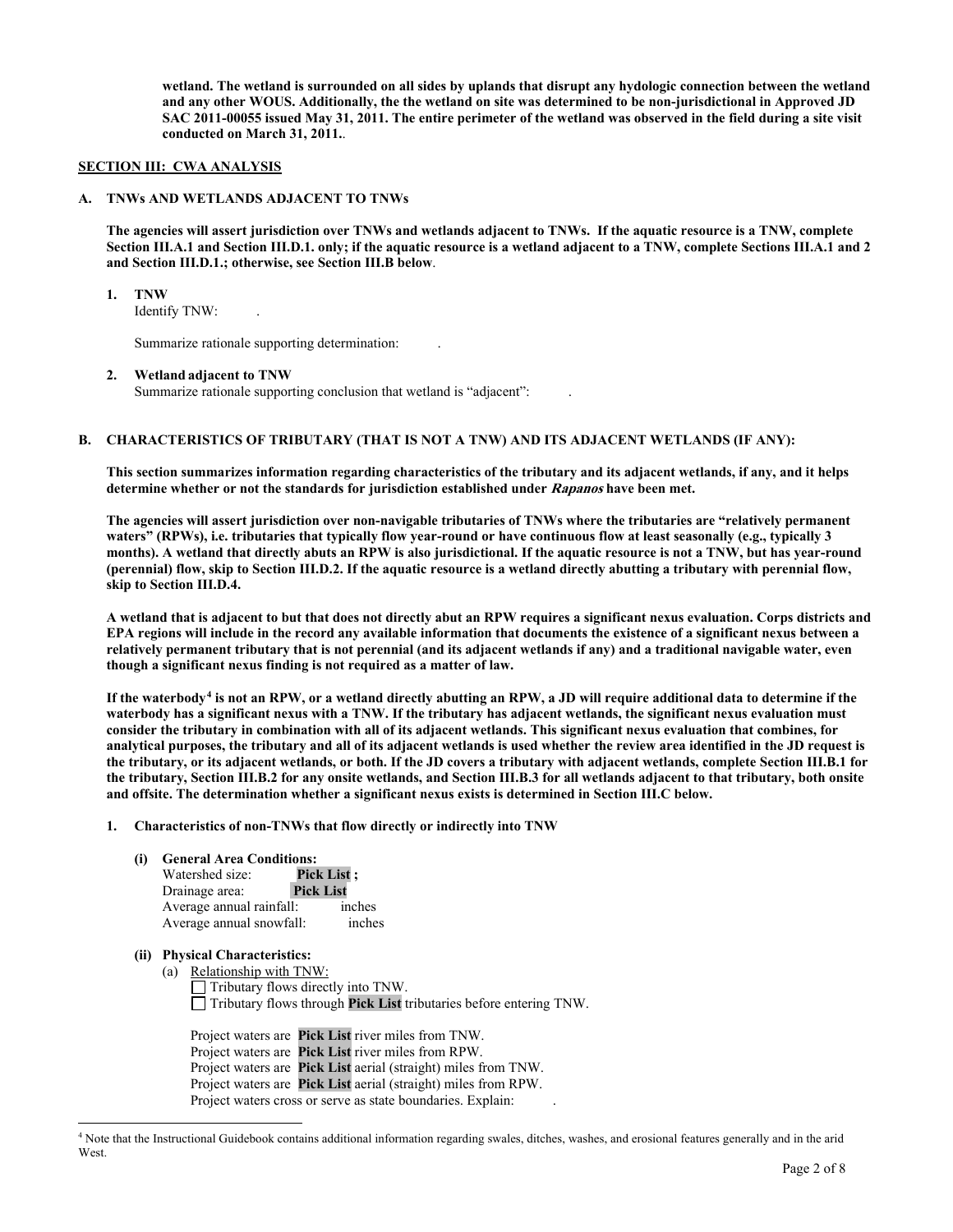|     | Identify flow route to TNW <sup>5</sup> :<br>Tributary stream order, if known:                                                                                                                                                                                                                                                                                                                                                                                                                                                                                                                                                   |
|-----|----------------------------------------------------------------------------------------------------------------------------------------------------------------------------------------------------------------------------------------------------------------------------------------------------------------------------------------------------------------------------------------------------------------------------------------------------------------------------------------------------------------------------------------------------------------------------------------------------------------------------------|
|     | (b) General Tributary Characteristics (check all that apply):<br>Tributary is:<br>Natural<br>Artificial (man-made). Explain:<br>Manipulated (man-altered). Explain:                                                                                                                                                                                                                                                                                                                                                                                                                                                              |
|     | Tributary properties with respect to top of bank (estimate):<br>Average width:<br>feet<br>Average depth:<br>feet<br>Average side slopes: Pick List.                                                                                                                                                                                                                                                                                                                                                                                                                                                                              |
|     | Primary tributary substrate composition (check all that apply):<br>Silts<br>Sands<br>Concrete<br>Cobbles<br>Gravel<br>Muck<br>Vegetation. Type/% cover:<br>Bedrock<br>Other. Explain:                                                                                                                                                                                                                                                                                                                                                                                                                                            |
|     | Tributary condition/stability [e.g., highly eroding, sloughing banks]. Explain:<br>Presence of run/riffle/pool complexes. Explain:<br>Tributary geometry: Pick List.<br>Tributary gradient (approximate average slope):<br>$\%$                                                                                                                                                                                                                                                                                                                                                                                                  |
| (c) | Flow:<br>Tributary provides for: Pick List<br>Estimate average number of flow events in review area/year: Pick List<br>Describe flow regime:<br>Other information on duration and volume:                                                                                                                                                                                                                                                                                                                                                                                                                                        |
|     | Surface flow is: Pick List. Characteristics:                                                                                                                                                                                                                                                                                                                                                                                                                                                                                                                                                                                     |
|     | Subsurface flow: Pick List. Explain findings:<br>Dye (or other) test performed:                                                                                                                                                                                                                                                                                                                                                                                                                                                                                                                                                  |
|     | Tributary has (check all that apply):<br>Bed and banks<br>OHWM <sup>6</sup> (check all indicators that apply):<br>the presence of litter and debris<br>clear, natural line impressed on the bank<br>changes in the character of soil<br>destruction of terrestrial vegetation<br>shelving<br>the presence of wrack line<br>vegetation matted down, bent, or absent<br>sediment sorting<br>leaf litter disturbed or washed away<br>scour<br>multiple observed or predicted flow events<br>sediment deposition<br>water staining<br>abrupt change in plant community<br>other (list):<br>Discontinuous OHWM. <sup>7</sup> Explain: |
|     | If factors other than the OHWM were used to determine lateral extent of CWA jurisdiction (check all that apply):<br>$\Box$ High Tide Line indicated by:<br>Mean High Water Mark indicated by:<br>oil or scum line along shore objects<br>survey to available datum;<br>fine shell or debris deposits (foreshore)<br>physical markings;<br>physical markings/characteristics<br>vegetation lines/changes in vegetation types.<br>tidal gauges<br>other (list):                                                                                                                                                                    |
|     | (iii) Chemical Characteristics:<br>Characterize tributary (e.g., water color is clear, discolored, oily film; water quality; general watershed characteristics, etc.).<br>Explain:                                                                                                                                                                                                                                                                                                                                                                                                                                               |

Identify specific pollutants, if known: .

<span id="page-2-2"></span><span id="page-2-1"></span><span id="page-2-0"></span><sup>&</sup>lt;sup>5</sup> Flow route can be described by identifying, e.g., tributary a, which flows through the review area, to flow into tributary b, which then flows into TNW.<br><sup>6</sup>A natural or man-made discontinuity in the OHWM does not nece the OHWM has been removed by development or agricultural practices). Where there is a break in the OHWM that is unrelated to the waterbody's flow regime (e.g., flow over a rock outcrop or through a culvert), the agencies will look for indicators of flow above and below the break. 7 Ibid.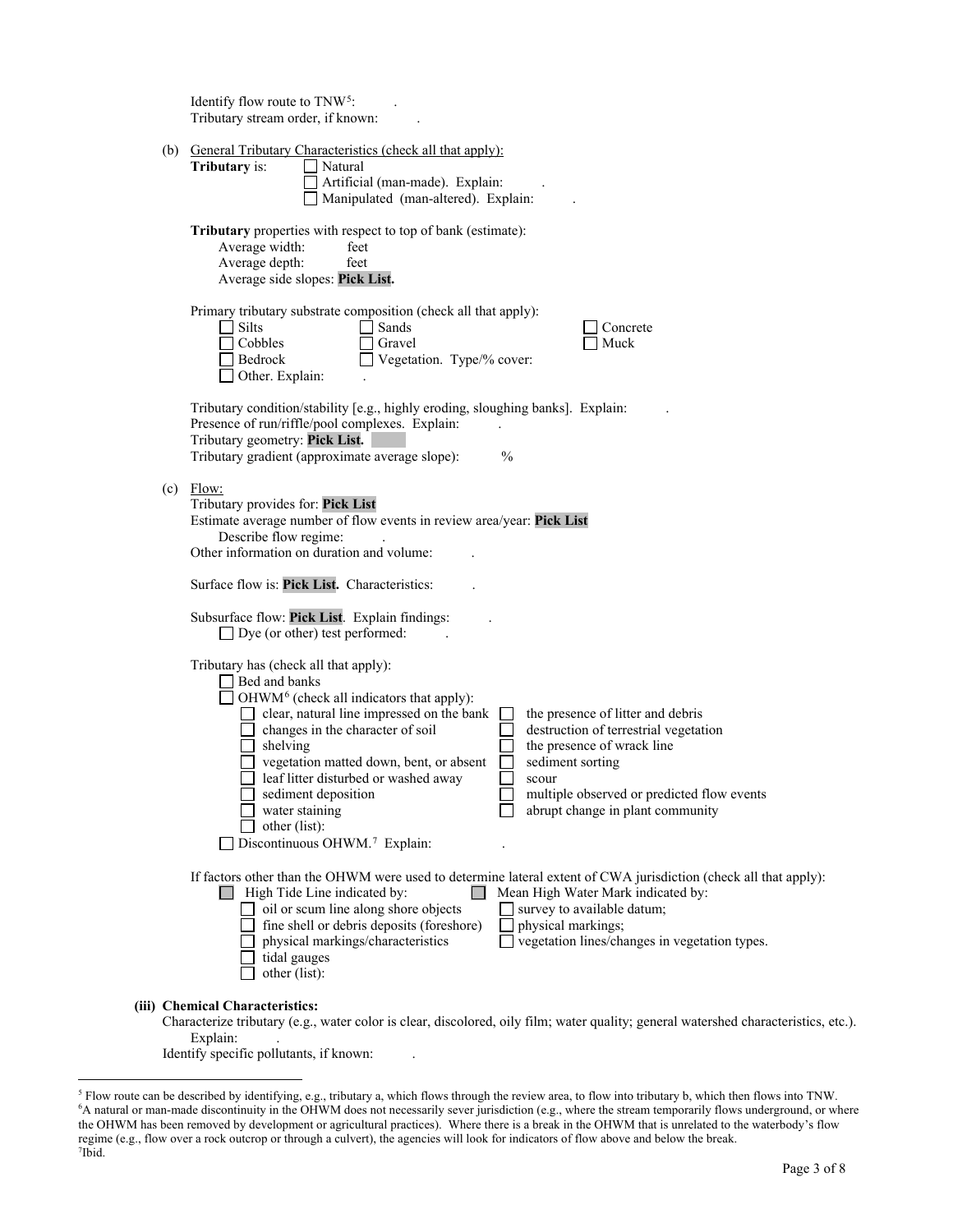#### **(iv) Biological Characteristics. Channel supports (check all that apply):**

- Riparian corridor. Characteristics (type, average width):.
	- Wetland fringe. Characteristics:.
- Habitat for:
	- Federally Listed species. Explain findings:.
	- Fish/spawn areas. Explain findings:.
	- Other environmentally-sensitive species. Explain findings:.

Aquatic/wildlife diversity. Explain findings:.

#### **2. Characteristics of wetlands adjacent to non-TNW that flow directly or indirectly into TNW**

#### **(i) Physical Characteristics:**

- (a) General Wetland Characteristics: Properties: Wetland size:acres Wetland type. Explain:. Wetland quality. Explain:. Project wetlands cross or serve as state boundaries. Explain: .
- (b) General Flow Relationship with Non-TNW: Flow is: Pick List. Explain:

 Surface flow is**: Pick List**  Characteristics: .

 Subsurface flow: **Pick List**. Explain findings:. □ Dye (or other) test performed:

- (c) Wetland Adjacency Determination with Non-TNW:
	- **Directly abutting**
	- $\Box$  Not directly abutting
		- Discrete wetland hydrologic connection. Explain:.
		- Ecological connection. Explain:.
		- $\Box$  Separated by berm/barrier. Explain:
- (d) Proximity (Relationship) to TNW

Project wetlands are **Pick List** river miles from TNW. Project waters are **Pick List** aerial (straight) miles from TNW. Flow is from: **Pick List.** Estimate approximate location of wetland as within the **Pick List** floodplain.

#### **(ii) Chemical Characteristics:**

Characterize wetland system (e.g., water color is clear, brown, oil film on surface; water quality; general watershed characteristics; etc.). Explain:.

Identify specific pollutants, if known: .

#### **(iii) Biological Characteristics. Wetland supports (check all that apply):**

- Riparian buffer. Characteristics (type, average width):.
	- Vegetation type/percent cover. Explain:.
- Habitat for:
	- Federally Listed species. Explain findings:.
	- Fish/spawn areas. Explain findings:.
	- Other environmentally-sensitive species. Explain findings:.
	- Aquatic/wildlife diversity. Explain findings:.

#### **3. Characteristics of all wetlands adjacent to the tributary (if any)**

All wetland(s) being considered in the cumulative analysis: **Pick List**<br>Approximately () acres in total are being considered in the cun ) acres in total are being considered in the cumulative analysis.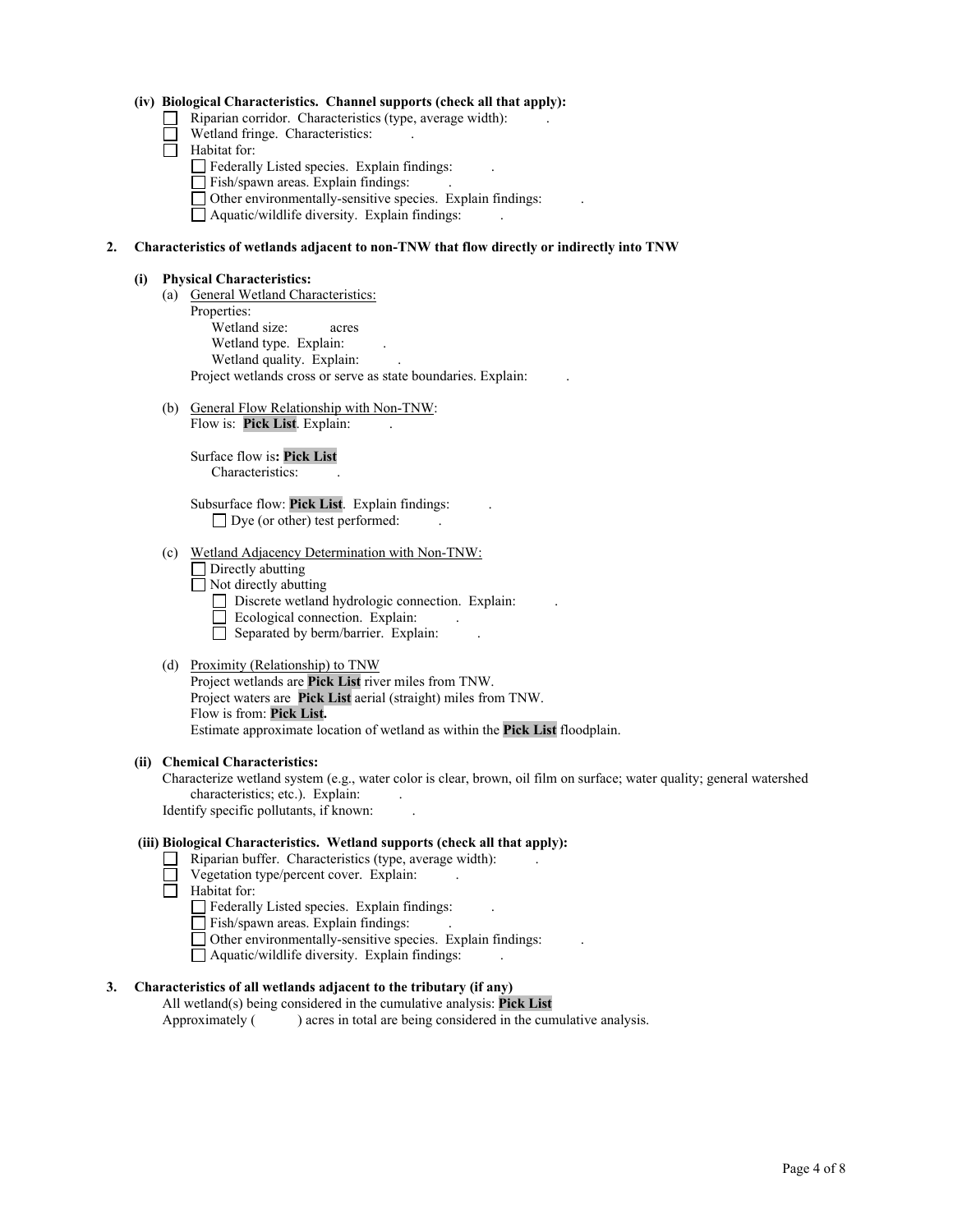For each wetland, specify the following:



Summarize overall biological, chemical and physical functions being performed: .

#### **C. SIGNIFICANT NEXUS DETERMINATION**

**A significant nexus analysis will assess the flow characteristics and functions of the tributary itself and the functions performed by any wetlands adjacent to the tributary to determine if they significantly affect the chemical, physical, and biological integrity of a TNW. For each of the following situations, a significant nexus exists if the tributary, in combination with all of its adjacent wetlands, has more than a speculative or insubstantial effect on the chemical, physical and/or biological integrity of a TNW. Considerations when evaluating significant nexus include, but are not limited to the volume, duration, and frequency of the flow of water in the tributary and its proximity to a TNW, and the functions performed by the tributary and all its adjacent wetlands. It is not appropriate to determine significant nexus based solely on any specific threshold of distance (e.g. between a tributary and its adjacent wetland or between a tributary and the TNW). Similarly, the fact an adjacent wetland lies within or outside of a floodplain is not solely determinative of significant nexus.** 

#### **Draw connections between the features documented and the effects on the TNW, as identified in the** *Rapanos* **Guidance and discussed in the Instructional Guidebook. Factors to consider include, for example:**

- Does the tributary, in combination with its adjacent wetlands (if any), have the capacity to carry pollutants or flood waters to TNWs, or to reduce the amount of pollutants or flood waters reaching a TNW?
- Does the tributary, in combination with its adjacent wetlands (if any), provide habitat and lifecycle support functions for fish and other species, such as feeding, nesting, spawning, or rearing young for species that are present in the TNW?
- Does the tributary, in combination with its adjacent wetlands (if any), have the capacity to transfer nutrients and organic carbon that support downstream foodwebs?
- Does the tributary, in combination with its adjacent wetlands (if any), have other relationships to the physical, chemical, or biological integrity of the TNW?

#### **Note: the above list of considerations is not inclusive and other functions observed or known to occur should be documented below:**

- **1. Significant nexus findings for non-RPW that has no adjacent wetlands and flows directly or indirectly into TNWs.** Explain findings of presence or absence of significant nexus below, based on the tributary itself, then go to Section III.D:.
- **2. Significant nexus findings for non-RPW and its adjacent wetlands, where the non-RPW flows directly or indirectly into TNWs.** Explain findings of presence or absence of significant nexus below, based on the tributary in combination with all of its adjacent wetlands, then go to Section III.D: .
- **3. Significant nexus findings for wetlands adjacent to an RPW but that do not directly abut the RPW.** Explain findings of presence or absence of significant nexus below, based on the tributary in combination with all of its adjacent wetlands, then go to Section III.D:

 **Documentation for the Record only: Significant nexus findings for seasonal RPWs and/or wetlands abutting seasonal RPWs:** 

#### **D. DETERMINATIONS OF JURISDICTIONAL FINDINGS. THE SUBJECT WATERS/WETLANDS ARE (CHECK ALL THAT APPLY):**

- **1. TNWs and Adjacent Wetlands.** Check all that apply and provide size estimates in review area:<br>
TNWs: linear feet width (ft). Or. acres.  $width (ft)$ , Or, acres. **N** Wetlands adjacent to TNWs: acres.
- **2. RPWs that flow directly or indirectly into TNWs.**

 **.** 

 Tributaries of TNWs where tributaries typically flow year-round are jurisdictional. Provide data and rationale indicating that tributary is perennial: .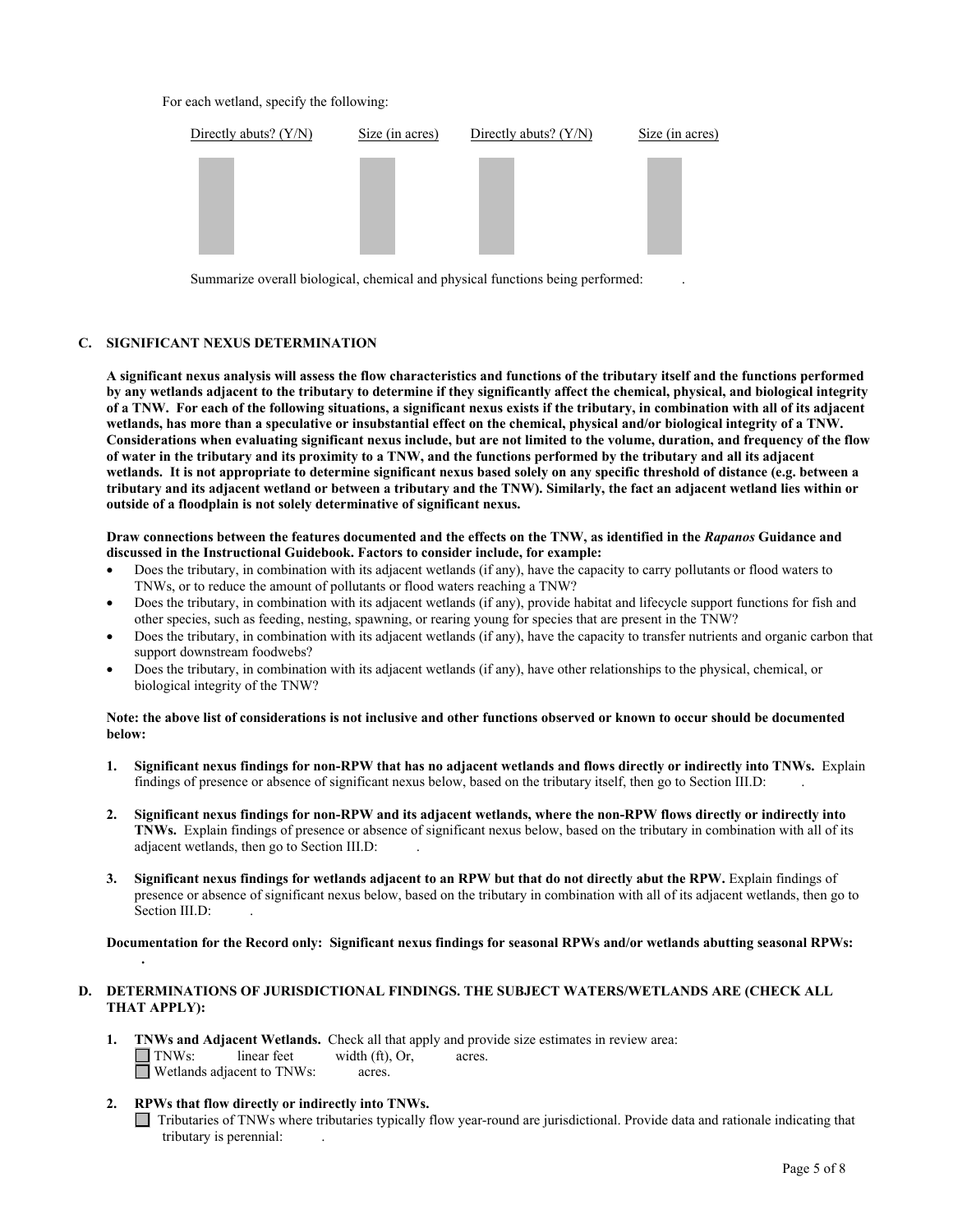$\Box$  Tributaries of TNW where tributaries have continuous flow "seasonally" (e.g., typically three months each year) are jurisdictional. Data supporting this conclusion is provided at Section III.B. Provide rationale indicating that tributary flows seasonally:.

Provide estimates for jurisdictional waters in the review area (check all that apply):

Tributary waters:linear feetwidth (ft).

Other non-wetland waters:acres.

Identify type(s) of waters: .

#### **3. Non-RPWs[8](#page-5-0) that flow directly or indirectly into TNWs.**

Waterbody that is not a TNW or an RPW, but flows directly or indirectly into a TNW, and it has a significant nexus with a TNW is jurisdictional. Data supporting this conclusion is provided at Section III.C.

Provide estimates for jurisdictional waters within the review area (check all that apply):

Tributary waters:linear feetwidth (ft).

Other non-wetland waters:acres.

Identify type(s) of waters: **.** 

#### **4. Wetlands directly abutting an RPW that flow directly or indirectly into TNWs.**

**I** Wetlands directly abut RPW and thus are jurisdictional as adjacent wetlands.

- Wetlands directly abutting an RPW where tributaries typically flow year-round. Provide data and rationale indicating that tributary is perennial in Section III.D.2, above. Provide rationale indicating that wetland is directly abutting an RPW: **.**
- Wetlands directly abutting an RPW where tributaries typically flow "seasonally." Provide data indicating that tributary is seasonal in Section III.B and rationale in Section III.D.2, above. Provide rationale indicating that wetland is directly abutting an RPW: .

Provide acreage estimates for jurisdictional wetlands in the review area:acres.

#### **5. Wetlands adjacent to but not directly abutting an RPW that flow directly or indirectly into TNWs.**

 $\Box$  Wetlands that do not directly abut an RPW, but when considered in combination with the tributary to which they are adjacent and with similarly situated adjacent wetlands, have a significant nexus with a TNW are jurisidictional. Data supporting this conclusion is provided at Section III.C

Provide acreage estimates for jurisdictional wetlands in the review area:acres.

#### **6. Wetlands adjacent to non-RPWs that flow directly or indirectly into TNWs.**

Wetlands adjacent to such waters, and have when considered in combination with the tributary to which they are adjacent and with similarly situated adjacent wetlands, have a significant nexus with a TNW are jurisdictional. Data supporting this conclusion is provided at Section III.C.

Provide estimates for jurisdictional wetlands in the review area:acres.

#### **7. Impoundments of jurisdictional waters. [9](#page-5-1)**

As a general rule, the impoundment of a jurisdictional tributary remains jurisdictional.

- Demonstrate that impoundment was created from "waters of the U.S.," or
- Demonstrate that water meets the criteria for one of the categories presented above (1-6), or<br>Demonstrate that water is isolated with a nexus to commerce (see E below).

Demonstrate that water is isolated with a nexus to commerce (see E below).

#### **E. ISOLATED [INTERSTATE OR INTRA-STATE] WATERS, INCLUDING ISOLATED WETLANDS, THE USE, DEGRADATION OR DESTRUCTION OF WHICH COULD AFFECT INTERSTATE COMMERCE, INCLUDING ANY SUCH WATERS (CHECK ALL THAT APPLY):[10](#page-5-2)**

which are or could be used by interstate or foreign travelers for recreational or other purposes.

from which fish or shellfish are or could be taken and sold in interstate or foreign commerce.

which are or could be used for industrial purposes by industries in interstate commerce.

- Interstate isolated waters.Explain: .
- Other factors. Explain:

<span id="page-5-0"></span><sup>&</sup>lt;sup>8</sup>See Footnote #3.

<span id="page-5-1"></span> $9$  To complete the analysis refer to the key in Section III.D.6 of the Instructional Guidebook.

<span id="page-5-2"></span>**<sup>10</sup> Prior to asserting or declining CWA jurisdiction based solely on this category, Corps Districts will elevate the action to Corps and EPA HQ for review consistent with the process described in the Corps/EPA** *Memorandum Regarding CWA Act Jurisdiction Following Rapanos.*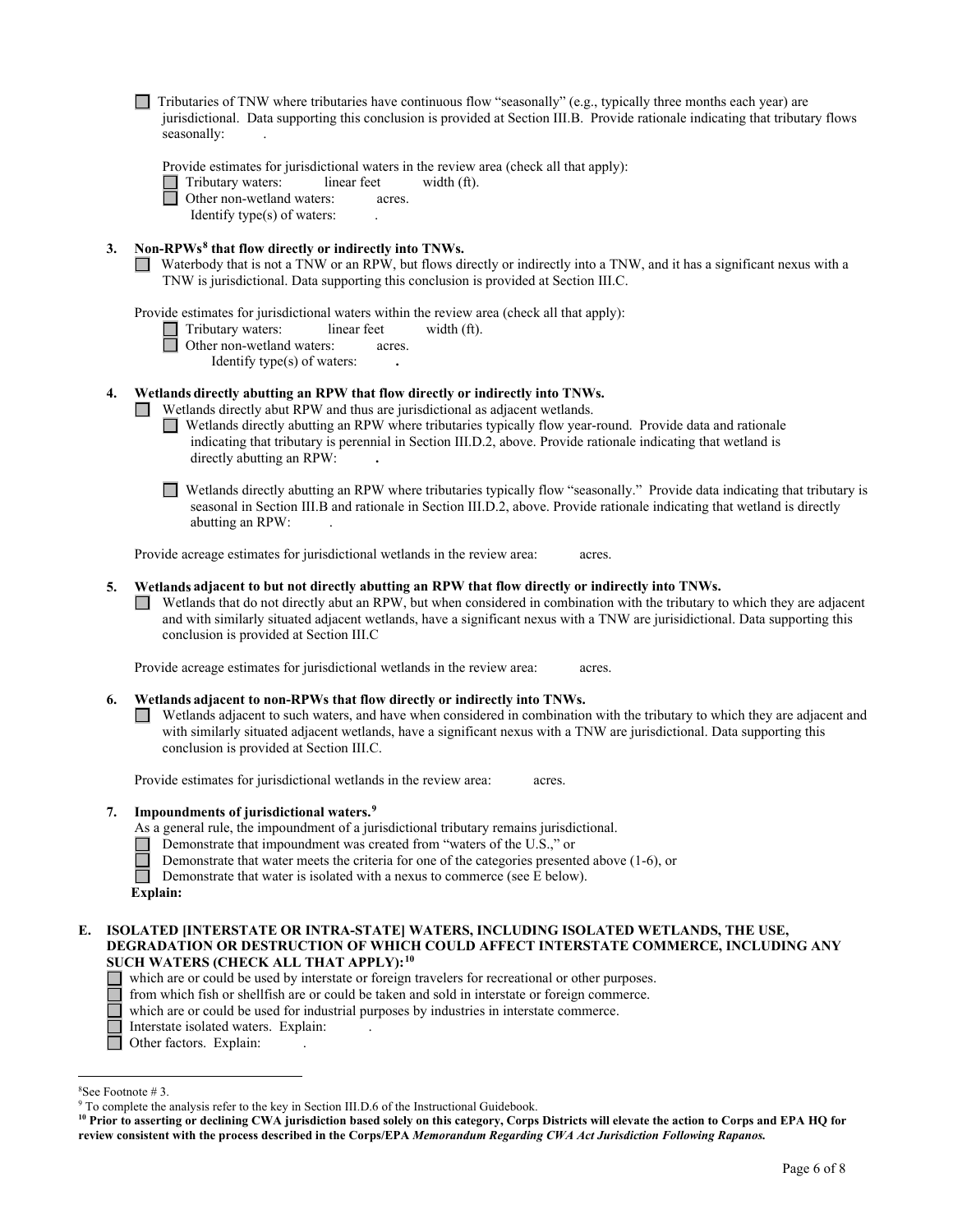#### **Identify water body and summarize rationale supporting determination:** .

Provide estimates for jurisdictional waters in the review area (check all that apply):

Tributary waters:linear feetwidth (ft).

Other non-wetland waters: acres.

Identify type(s) of waters: **.** 

**Netlands:** acres.

#### **F. NON-JURISDICTIONAL WATERS, INCLUDING WETLANDS (CHECK ALL THAT APPLY):**

- $\Box$  If potential wetlands were assessed within the review area, these areas did not meet the criteria in the 1987 Corps of Engineers Wetland Delineation Manual and/or appropriate Regional Supplements.
- $\boxtimes$  Review area included isolated waters with no substantial nexus to interstate (or foreign) commerce.
	- $\boxtimes$  Prior to the Jan 2001 Supreme Court decision in "*SWANCC*," the review area would have been regulated based solely on the "Migratory Bird Rule" (MBR).
	- Waters do not meet the "Significant Nexus" standard, where such a finding is required for jurisdiction. Explain: **.**

#### 岗 Other: (explain, if not covered above): **One upland excavated non-jurisdictional ditch that does not provide a hydrologic connection between the wetland on site and downstream WOUS.**

Provide acreage estimates for non-jurisdictional waters in the review area, where the sole potential basis of jurisdiction is the MBR factors (i.e., presence of migratory birds, presence of endangered species, use of water for irrigated agriculture), using best professional judgment (check all that apply):

Non-wetland waters (i.e., rivers, streams):linear feetwidth (ft).

Lakes/ponds: acres.

Other non-wetland waters: acres. List type of aquatic resource:.

 $\overline{\boxtimes}$  Wetlands: **1.91** acres.

Provide acreage estimates for non-jurisdictional waters in the review area that do not meet the "Significant Nexus" standard, where such a finding is required for jurisdiction (check all that apply):

Non-wetland waters (i.e., rivers, streams):linear feet,width (ft). ⊔ Lakes/ponds: acres.<br>Other non-wetland waters: acres. List type of aquatic resource: Wetlands: acres.

#### **SECTION IV: DATA SOURCES.**

- **A. SUPPORTING DATA. Data reviewed for JD (check all that apply** checked items shall be included in case file and, where checked and requested, appropriately reference sources below):
	- Maps, plans, plots or plat submitted by or on behalf of the applicant/consultant: **Plat submitted by the agent titled "Exhibit of Tms #185-00-02-246 & Tms #185-00-020-247 / Socastee Township, Horry County, South Carolina / Tract "A"-Wetland Survey / Prepared For: Trico Property Investors LLC.**.
	- Data sheets prepared/submitted by or on behalf of the applicant/consultant.  $\boxtimes$ 
		- $\boxtimes$  Office concurs with data sheets/delineation report.
		- Office does not concur with data sheets/delineation report.

Data sheets prepared by the Corps: .

Corps navigable waters' study:

U.S. Geological Survey Hydrologic Atlas:

USGS NHD data.

USGS 8 and 12 digit HUC maps.

U.S. Geological Survey map(s). Cite scale & quad name: **Myrtle Beach Quad: The USGS topographic survey information within Myrtle Beach Quad depicts the project area as combination of cleared and forested uplands. A blue line feature is depicted bisecting western property boundary. Based on previous determinations and site photos submitted by the agent, this feature was determined to be an upland excavated non-jurisdictional ditch.**.

USDA Natural Resources Conservation Service Soil Survey. Citation: **Horry County Soil Survey Sheet 87, Horry County soil survey information depicts the project area as being comprised of a combination of the following soil types: Yemassee and Yauhannah. Yauhannah is a moderately well drained fine sandy loam that contains 2% inclusions of Bladen and Ogeechee (both Hydric Soils). Yauhannah is depicted within uplands on site. Yemassee is a somewhat poorly drained loamy fine sand that contains 2% inclusions of Bladen and Ogeechee (both Hydric Soils). Yemassee is depicted within wetlands on site**.

National wetlands inventory map(s). Cite name: **U42P and PFO4B; NWIs depict the project area as a combination of forested uplands and saturated forested wetlands. The depiction on the NWIs is in agreement with the delineation**.

State/Local wetland inventory map(s):.

FEMA/FIRM maps:

100-year Floodplain Elevation is: (National Geodectic Vertical Datum of 1929)